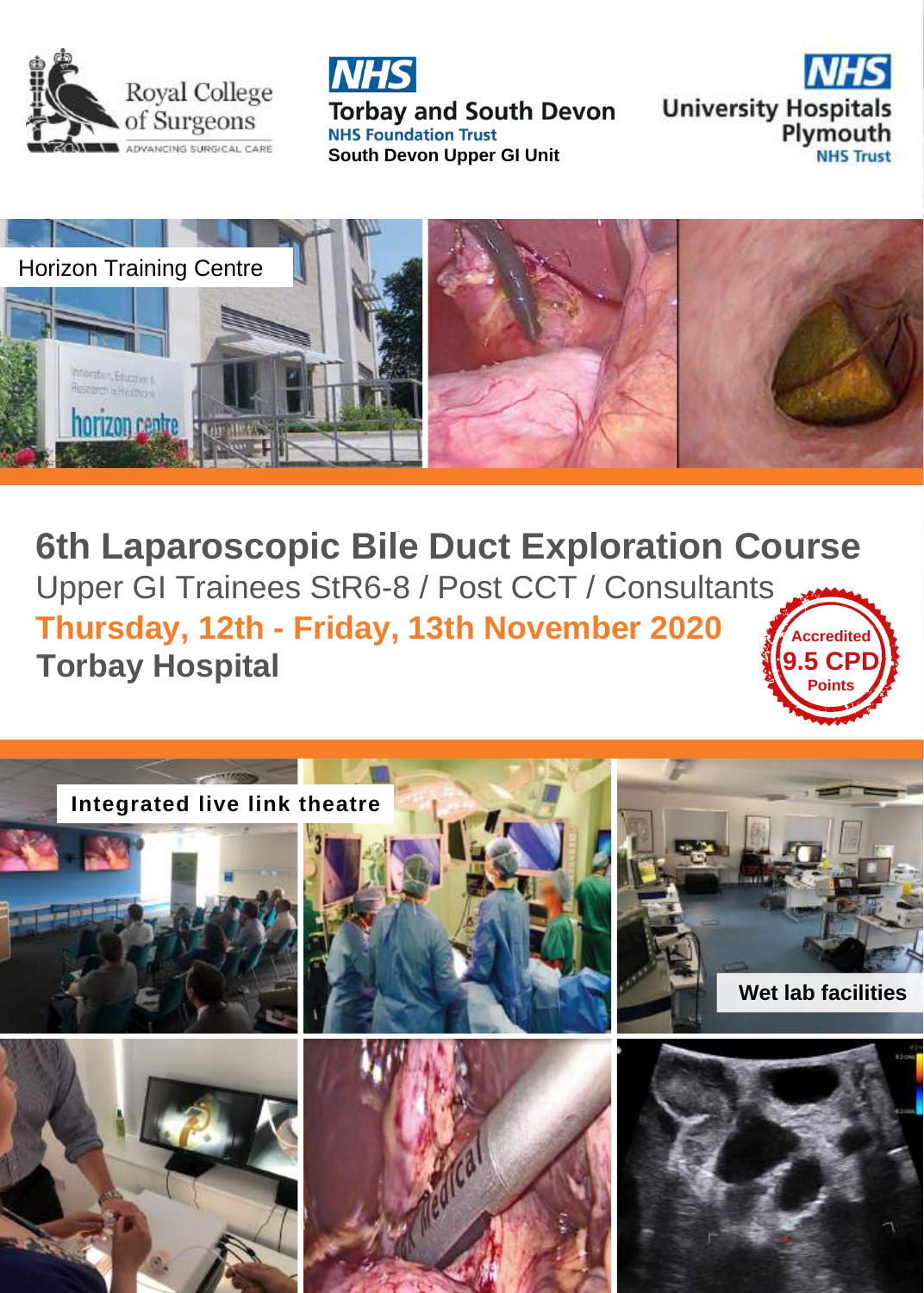This two day Royal College of Surgeons approved course concentrates on laparoscopic bile duct exploration. The first day covers evidence for practice, patient selection, surgical techniques, the 'pit falls' of starting a service, getting the right equipment. Also discussed is the management of acute presentation and integration of surgical service and ERCP. As well as lectures, live link surgery will be used for interactive discussion. The second day is workshop based concentrating on laparoscopic suturing, choledocoscopes and bile duct instruments and a highly recommended hands-on LCBDE wet lab model.

# **PROGRAM**

**Horizon Centre, Torbay Hospital, Newton Road, Torquay, Devon TQ2 7AA Date: Thursday, 12th November 2020**

### **08:30** Registration and coffee

**08:50** Welcome and introduction **09:00** Laparoscopic Cholecystectomy current guidelines **09:20** Evidence for LCBDE practice **09:45** Bilary anatomy **10:00** Laparoscopic Bile Duct Imaging **10:45** Coffee **11:00** Equipment **13:00** Lunch **14:00** Setting up a safe and effective service business case and patient selection 'pitfalls' **15:00** Tea **16:00** ERCP vs LCBDE **16:30** Bile duct injuries **17:30** Discussion and close

### **19:30 Course Dinner**

# **DAY I DAY II**

**BOWA UK Head Office, Bremridge, Ashburton, Devon TQ13 7JX UK Date: Friday, 13th November 2020**

#### **08:30** Registration and coffee

**09:00** Introduction to Day 2 **09:10** Workshops to include: Bile Duct Exploration Model **10:30** Coffee & biscuits **11:00** Workshops to include: Bile Duct Exploration Model **12:30** Closing discussion and lunch

# **DAY I Variable Timing**

**LIVE LINK SURGERY**

**CASES** Trans-cystic Exploration AM Choledocotomy Exploration PM

Chance for a limited number of delegates to attend theatre during cases.